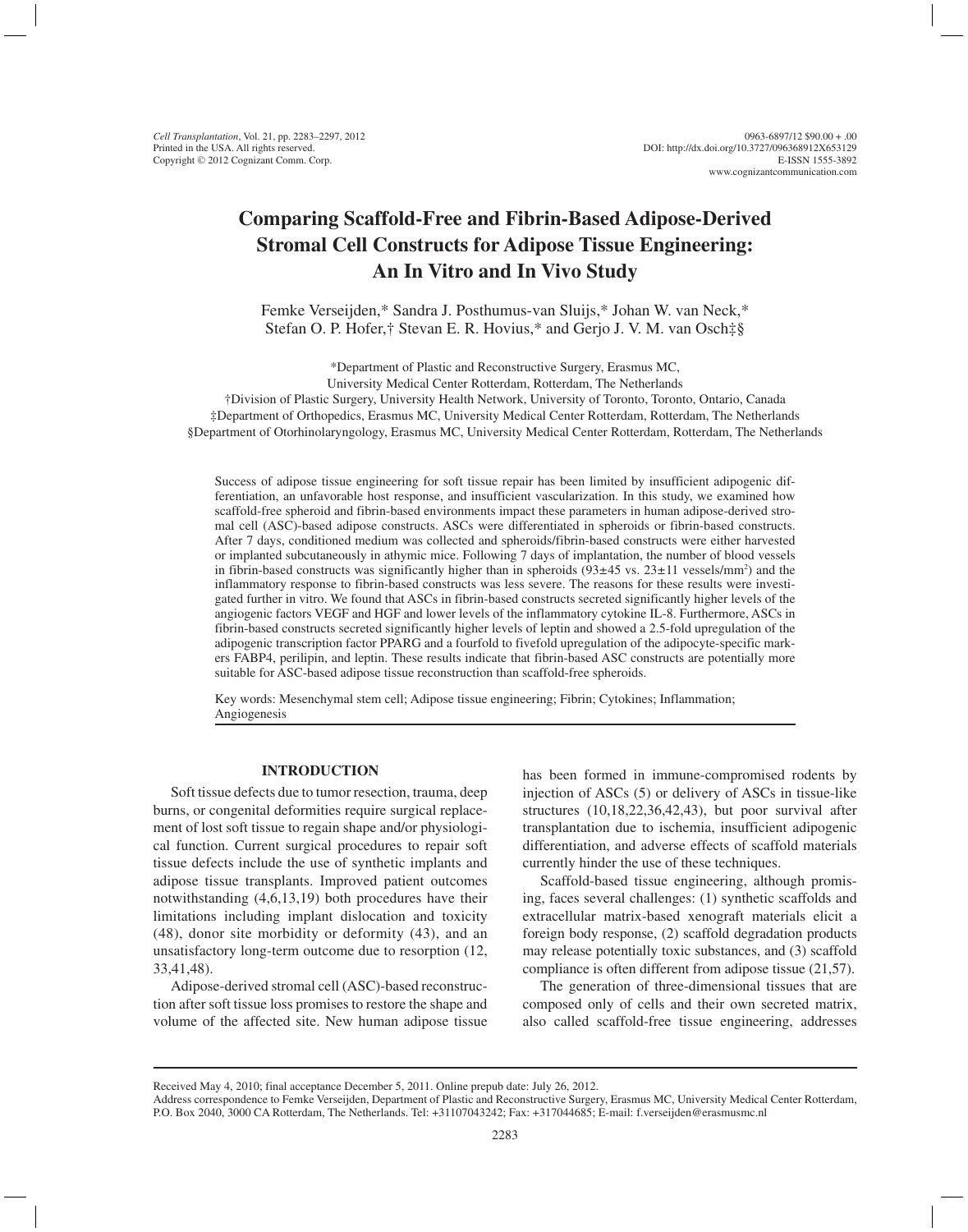the limitations associated with synthetic and exogenous matrix-based tissues (25,47). Scaffold-free human ASC sheets can be created and stacked to form adipose-like substitutes (50,51). We recently created three-dimensional spherical scaffold-free constructs composed of human ASCs (ASC spheroids) of up to 600 µm in diameter (53). To date, it is unclear whether the use of scaffoldfree ASC constructs is advantageous for adipogenesis and/or in vivo engraftment when compared to scaffoldbased constructs.

To investigate this, we wanted to compare our scaffoldfree methods with another promising method that makes use of scaffolds. Various scaffold materials have been combined with ASCs for adipose tissue engineering purposes (21). Along with collagen (27,40), hyaluronic acid (20), poly(lactic-co-glycolic-acid) (PLGA) (11,42), polyglycolic acid (PGA) (16), Matrigel™ (24), and alginate (18), fibrin has shown a promising scaffold material for generation of adipose tissue (9,45,49,54). Besides that, fibrin is especially an attractive material for clinical use since it could be produced from a patient's own blood, thereby avoiding the risk of a foreign body response (58).

Since the in vivo engraftment of ASC constructs is most of all dependent on ASC survival, a potential successful ASC construct not only supports adipogenesis but also encourages angiogenesis to minimize ASC ischemia and death. As the extracellular environment influences cell behavior (14,46), it is likely that the scaffold(-free) environment will impact important ASC biological features for in vivo engraftment, such as adipogenic differentiation potential and the secretion of adipokines, which include angiogenic and inflammatory factors.

In this study, we examined how scaffold-free spheroid and fibrin-based cultures affect ASC physiology in an adipose tissue engineering setting both in vivo and in vitro. We investigated vessel density and lipid droplet accumulation in constructs in vivo. In addition, we evaluated ASC adipogenic differentiation and the secretion of adipokines by ASCs in scaffold-free spheroid and fibrinbased cultures in vitro.

#### **MATERIALS AND METHODS**

## *Isolation and Culture of ASCs*

Subcutaneous abdominal adipose tissue was obtained as leftover material from donors undergoing breast reconstruction surgery with approval of the Erasmus MC Medical Ethical Committee (#MEC-2005-157) and according to the Code of Conduct: "Proper Secondary Use of Human Tissue" (http://www.federa.org). Leftover adipose tissue was only used from donors who did not opt-out to such use.

ASCs from three different donors of 56, 58, and 62 years of age were isolated from the adipose tissue using

collagenase type I (Invitrogen, Carlsbad, CA, USA) as previously described (52,53) and grown on basal medium [Dulbecco's modified Eagle's medium 1 g/L glucose (Invitrogen), 10% FCS (fetal calf serum; PAA Laboratories, Pasching, Austria), 10−12 M dexamethasone, 10−5 M ascorbic acid (both from Sigma-Aldrich, St. Louis, MO, USA), 1% penicillin/streptomycin, 0.5% gentamycin (both from Invitrogen)]. The isolated primary ASCs were grown until they reached 90% confluence. At 90% confluence, adherent cells were released with 0.05% trypsin/ethylenediaminetetraacetic acid (EDTA) and then stored in liquid nitrogen until further use. ASCs at second passage were used in this study.

## *Formation of Spheroids*

ASCs were pooled to a total of  $0.5 \times 10^6$  cells in 10 ml polypropylene tubes (Techno Plastic Products, Trasadingen, Switzerland) in 350-µl culture medium: human endothelial-SFM (Invitrogen) supplemented with 5% FCS, 20 ng/ml fibroblast growth factor 2 (FGF2), 100 ng/ml epidermal growth factor (EGF), 1% penicillin/streptomycin, and 0.5% gentamycin. After centrifugation at  $150 \times g$  for 5 min, cell pellets were incubated overnight in 37 $\mathrm{^{\circ}C}$  at 5%  $\mathrm{CO}_{2}$  in a humidified atmosphere to allow spheroid formation. After overnight incubation, the culture medium of the spheroids was replaced by 350 µl of a 1:1 mixture of culture medium and differentiation medium [Dulbecco's modified Eagle's medium 4.5 g/L glucose (Invitrogen), 10% FCS, 1 µM dexamethasone (Sigma-Aldrich), 0.01 mg/ml insulin (Eli Lilly, Houten, The Netherlands), 0.2 mM indomethacin (Sigma-Aldrich), 0.5 mM 3-isobutyl-I-methyl-xanthine (Sigma-Aldrich), 1% penicillin/ streptomycin, and 0.5% gentamycin], from now on called the adipogenic medium. Medium was refreshed every other day. At day 7, spheroids were collected for RNA isolation or implantation or cultured for another 48 h on fresh adipogenic medium to analyze secreted angiogenic and inflammatory factors.

## *Formation of Fibrin-Based Constructs*

Fibrin-based constructs were prepared with materials from the fibrin in vitro angiogenesis assay® (Millipore Corporation, Billerica, MA, USA) according to the manufacturer's instructions with some slight modifications. In short, ASCs were suspended in 30 µl of fibrinogen solution at a density of  $1.67 \times 10^4$  cells/ $\mu$ l (total of  $0.5 \times 10^6$  cells per construct). After addition of 20 µl of thrombin solution, the cultures were immediately placed in individual wells of a 96-well plate (Costar®, Corning, Inc.). After gel formation, the plates were incubated at 37°C in 5%  $CO<sub>2</sub>$  in a humidified atmosphere for 15 min to ensure polymerization of the gels. Following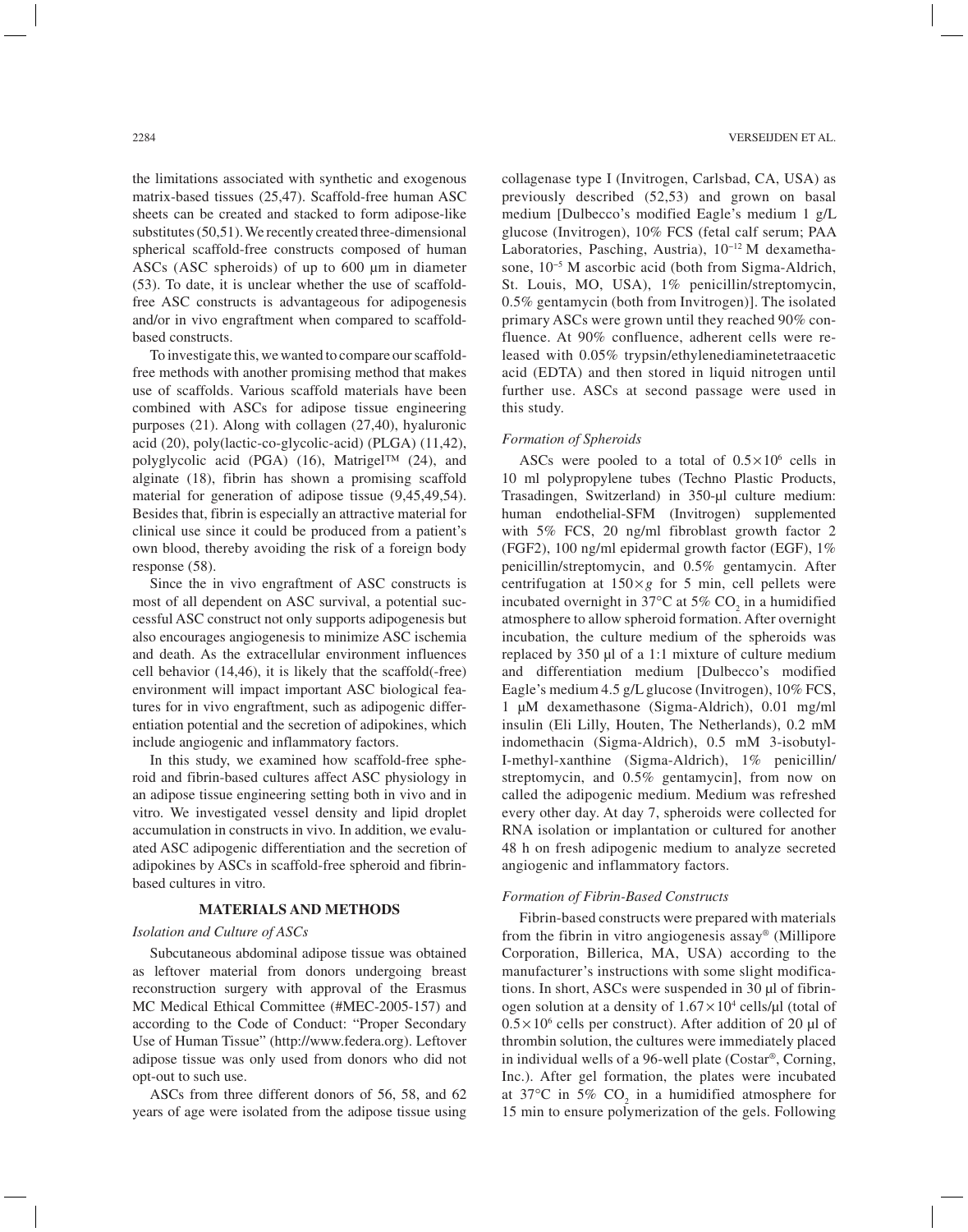polymerization, 350 µl of culture medium was added to each well. After overnight equilibration, the culture medium was replaced by 350 µl adipogenic medium. Medium was refreshed every other day. At day 7, fibrin constructs were collected for RNA isolation or implantation or cultured for another 48 h on fresh adipogenic medium to analyze secreted angiogenic and inflammatory factors.

# *RNA Isolation and Complementary DNA (cDNA) Synthesis*

For each of the three ASC donors,  $0.5 \times 10^6$  second passage undifferentiated ASCs were harvested for RNA isolation. In addition, nine spheroids and nine fibrin constructs were prepared for each of the three ASC donors. The spheroids were fragmented with a pestle on ice and subsequently sheared using an insulin syringe. The fibrin cultures were snap frozen and processed using the Mikro-Dismembrator S® (B. Braun Biotech International GmbH, Melsungen, Germany). Total RNA was extracted from undifferentiated ASC, spheroids, and fibrin cultures using Qiazol Lysis Reagent (Qiagen Benelux, Venlo, The Netherlands) and further purified using the RNeasy Micro Kit (Qiagen, Venlo, The Netherlands) with on-column DNA digestion. Total RNA was quantified using a NanoDrop™ 1000 spectrophotometer (Nanodrop Technologies, Wilmington, DE, USA) according to the manufacturer's instructions, and 250 ng RNA was reverse transcribed into cDNA using the RevertAid™ First Strand cDNA Synthesis Kit (Fermentas, St. Leon-Rot, Germany).

## *Quantitative Polymerase Chain Reaction (Q-PCR)*

The mRNA levels of the adipogenic markers peroxisome proliferator-activated receptor  $\gamma$  (PPARG), fatty acid binding protein 4 (FABP4), perilipin 1 (PLIN 1), and leptin (LEP), together with  $\beta$ -2-microglobulin (B2M), were analyzed with the ABI PRISM® 7000 Sequence Detection System and 7000 System SDS software (ABI, Foster City, CA, USA, www.appliedbiosystems.com), using the Taqman®Gene Expression Assays for PPARG (Hs01115510\_m1), FABP4 (Hs01086177\_m1), PLIN1 (Hs01106927\_m1), LEP (Hs00174877\_m1), and B2M (Hs00984230\_m1) (ABI) according to the manufacturer's instructions. The B2M mRNA levels were analyzed for data normalization.

#### *Conditioned Media Collection and Analysis*

On culture day 7, spheroid- and fibrin-based ASC cultures were switched to fresh adipogenic medium and incubated at 37 $\mathrm{^{\circ}C}$  and 5%  $\mathrm{CO}_2$  for 48 h. Then conditioned media were collected and assayed for the concentration of ASC-secreted inflammatory cytokines, angiogenic factors, and leptin.

# *Analysis of Inflammatory Cytokines and Angiogenic Factors*

A human cytokine inflammation multiplex chemiluminescent ELISA kit (Cat. No. 110451HU, Quansys Biosciences, West Logan, UT, USA) and a human cytokine inflammation multiplex chemiluminescent ELISA kit (cat. no.150251HU; Quansys Biosciences) were used to assay conditioned and unconditioned medium for the release of the following inflammatory cytokines and angiogenic factors: interleukin-1 $\alpha$  (IL-1 $\alpha$ ), IL-1 $\beta$ , IL-2, IL-4, IL-6, IL-8, IL-10, tumor necrosis factor- $\alpha$  (TNF- $\alpha$ ), interferon- $\gamma$ (IFN-g), platelet-derived growth factor (PDGF), vascular endothelial growth factor (VEGF), angiopoietin 2 (ANG2), fibroblast growth factor 2 (FGF2), hepatocyte growth factor (HGF), and the tissue inhibitors of metalloproteinases (TIMP): TIMP1, and TIMP2. The multiplex chemiluminescent ELISA kits were performed according to the manufacturer's instructions. The plate was imaged using the Kodak Digital Science™ Image Station 440CF system (NEN Life Science Products, Inc., Boston, MA, USA) with custom software. Q-view software® (Quansys Biosciences) was used for calculation of angiogenic factor concentration using linear regression of the standard curve. As controls, we used both unconditioned medium and medium conditioned on cell-free fibrin gels. Since we measured no differences in growth factor/cytokine secretion between unconditioned and conditioned medium of cell-free fibrin gels, we have combined them in our results as one group referred to as unconditioned medium.

### *Leptin Quantification*

The concentration of leptin in the conditioned medium was measured using a sandwich ELISA kit (Leptin Human ELISA Kit*®*, Cat. No. KAC2281, Invitrogen) according to the manufacturer's instructions. The plate was read at 450 nm using a microplate reader (Versamax*®*, Molecular Devices, Sunnyvale, CA, USA). The amount of leptin was determined from standard curves provided with the kit.

# *In Vivo Implantation*

For in vivo implantation, three spheroid- and fibrinbased constructs, each initially seeded with  $0.5 \times 10^6$  ASCs, were created from each of the three donors, resulting in a total of nine ASC spheroids and nine fibrin-based constructs. After 7 days of in vitro culture, the spheroids and fibrin-based constructs were implanted subcutaneously in the left and right scapular area of nine 9-week-old athymic male nude mice (NMRI-nu/nu, Taconic, Hudson, NY, USA). The mice were placed under general anesthesia with 2.5% isoflurane after which two separate 0.5-cm incisions were made through the dorsal skin. Next, two separate subcutaneous pockets were prepared by blunt dissection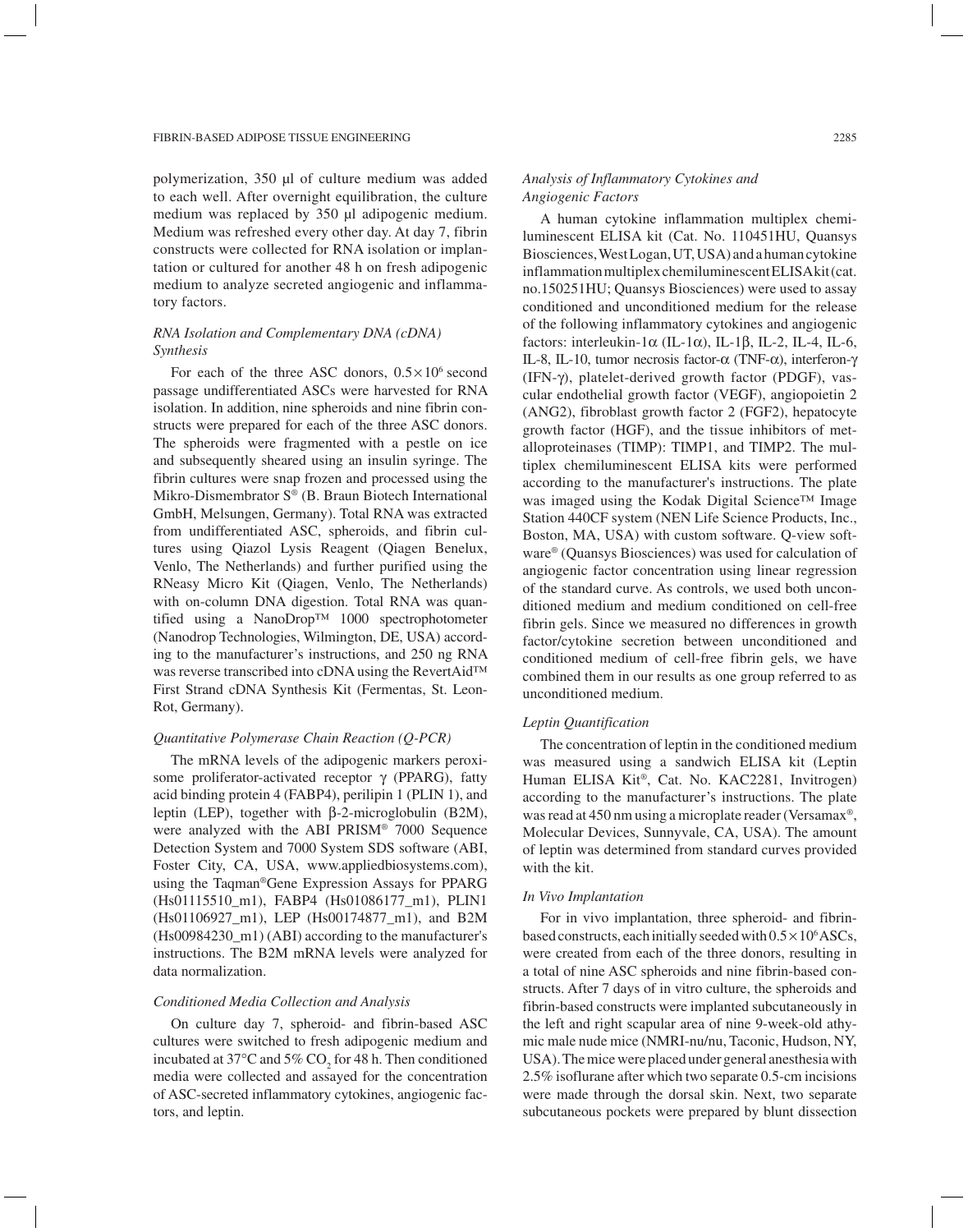of the subcutaneous tissue. One pocket was filled with an ASC spheroid and the other pocket was filled with an ASC seeded fibrin-based construct. Pockets were closed with discontinuous sutures using Mersilk 5-0 (Ethicon, Somerville, NJ, USA). Seven days after implantation, the mice were sacrificed and the constructs retrieved. All animal procedures were approved by the Institutional Animal Experiments Committee of the ErasmusMC (EUR. 1292) (i.e., adherence to the rules prescribed in the national Animals Act, which implements the "Guidelines on the Protection of Experimental Animals" by the Council of Europe, 1986: Directive 86/609/EC).

# *Histology*

Spheroids and fibrin-based constructs harvested before or after 7 days of implantation were embedded in Tissue-Tek (Sakura, Finetek Europe, Zoeterwoude, The Netherlands) and snap frozen or fixed in 10% formalin in PBS followed by embedding in paraffin. Paraffin sections (5 µm) were deparaffinized and rehydrated. Cryosections  $(5 \mu m)$  were fixed with 3.7% formalin in deionized water for 1 h.

#### *Vimentin Staining*

To distinguish human tissue from mouse tissue in paraffin and cryosections of implanted spheroids and fibrinbased constructs, a monoclonal mouse antihuman vimentin antibody [Clone V9, Cat. No. V6630, 1:40 dilution in PBS/1% BSA (bovine serum albumin), Sigma-Aldrich] was used. To reduce unspecific binding of the secondary goat antimouse antibody (Dako, Glostrup, Denmark) to mouse IgGs, the mouse-on-mouse horse radish peroxidase (HRP)-polymer kit (Biocare Medical, Concord, CA, USA) was used according to the manufacturer's instructions with some slight modifications. In short, antigen retrieval was performed through incubation in Rodent Decloaker® (Biocare Medical) for 60 min at 95°C. Nonspecific binding sites were blocked with Rodent Block M® (Biocare Medical), and sections were stained overnight with vimentin at 4°C. The MM-polymer-HRP® secondary antibody (Biocare Medical) was used, followed by incubation in diaminobenzidine (Sigma-Aldrich) to visualize vimentin expression. The slides were weakly counterstained with hematoxylin, dehydrated through graded alcohols, and mounted with Permount (VWR International, Amsterdam, The Netherlands).

# *Ki-67 Staining*

A monoclonal mouse antihuman Ki-67 antibody (Clone MIB-1, Cat. No. M7240, Dako) was used to identify actively proliferating cells in cryosections of spheroids and fibrin-based constructs after 7 days of culture. Sections were fixed in acetone for 10 min, washed in PBS, and incubated for 60 min with Ki-67 antibody

(1:200 dilution in PBS/1% BSA) at room temperature. Subsequently, a secondary biotin-conjugated goat antimouse antibody (1:200 dilution in PBS/1% BSA, cat no. E0433, Dako) was used for 30 min followed by incubation with streptavidin–horseradish peroxidase (1:300 dilution in PBS/1% BSA, Cat. No. P0397, Dako) for 30 min. Diaminobenzidine (Sigma-Aldrich) was used to visualize Ki-67 expression. The slides were weakly counterstained with hematoxylin, dehydrated through graded alcohols, and mounted with Permount (VWR International). Cell proliferation was quantified on two to three highresolution (0.23  $\mu$ m/pixel), low-magnification (40×) digital micrographs (Nanozoomer HT, Hamamatsu Photonics, Hamamatsu City, Japan) covering complete Ki-67-stained cross-sections of each construct using NIH ImageJ software (http://rsb.info.nih.gov/ij/). The mitotic index was determined on four fields of view per construct cross-section and calculated as the percentage of Ki-67 positively stained cells to total cells.

## *Oil Red O Staining*

Accumulated lipid in spheroids and fibrin constructs were determined after 7 days of in vitro culture and after 7 days of implantation. In short, a 0.5% (w/v) stock solution of Oil Red O in triethyl-phosphate (Sigma-Aldrich) was diluted 3:2 with deionized water to prepare an Oil Red O working solution. After fixation, cryosections were rinsed in deionized water. Subsequently, the sections were immersed in Oil Red O working solution for 30 min. Hereafter, sections were washed with three exchanges of deionized water for three times. Then sections were counterstained with hematoxylin for 1 min. Finally, sections were rinsed with running tap water for 10 min and covered with Imsolmount (Klinipath, Zevenaar, The Netherlands).

#### *Myeloperoxidase (MPO) Staining*

A polyclonal rabbit anti-human MPO antibody (Cat No. A0398, Dako) that cross-reacts with murine myeloperoxidase was used to identify neutrophils in paraffin sections of spheroids and fibrin-based constructs after 7 days of culture. Antigen retrieval was achieved by heating at 95°C for 15 min in Tris/EDTA pH 9.0. Endogenous peroxidase was blocked with  $3\%$  H<sub>2</sub>O<sub>2</sub> in PBS. The MPO antibody was diluted 1:5,000 with normal antibody diluent (Klinipath, Duiven, The Netherlands), and slides were incubated for 30 min, followed by rinsing with Tris/ Tween 0.5%, pH 8.0. Dako ChemMate Envision HRP was applied for 30 min (Dako envision kit), followed by rinsing with Tris/Tween 0.5%, pH 8.0. Diaminobenzidine tetrahydrochloride (Dako envision kit) was applied twice, without rinsing, and rinsed with tap water. Slides were counterstained with hematoxylin for 1 min and rinsed with tap water. Slides were dehydrated through graded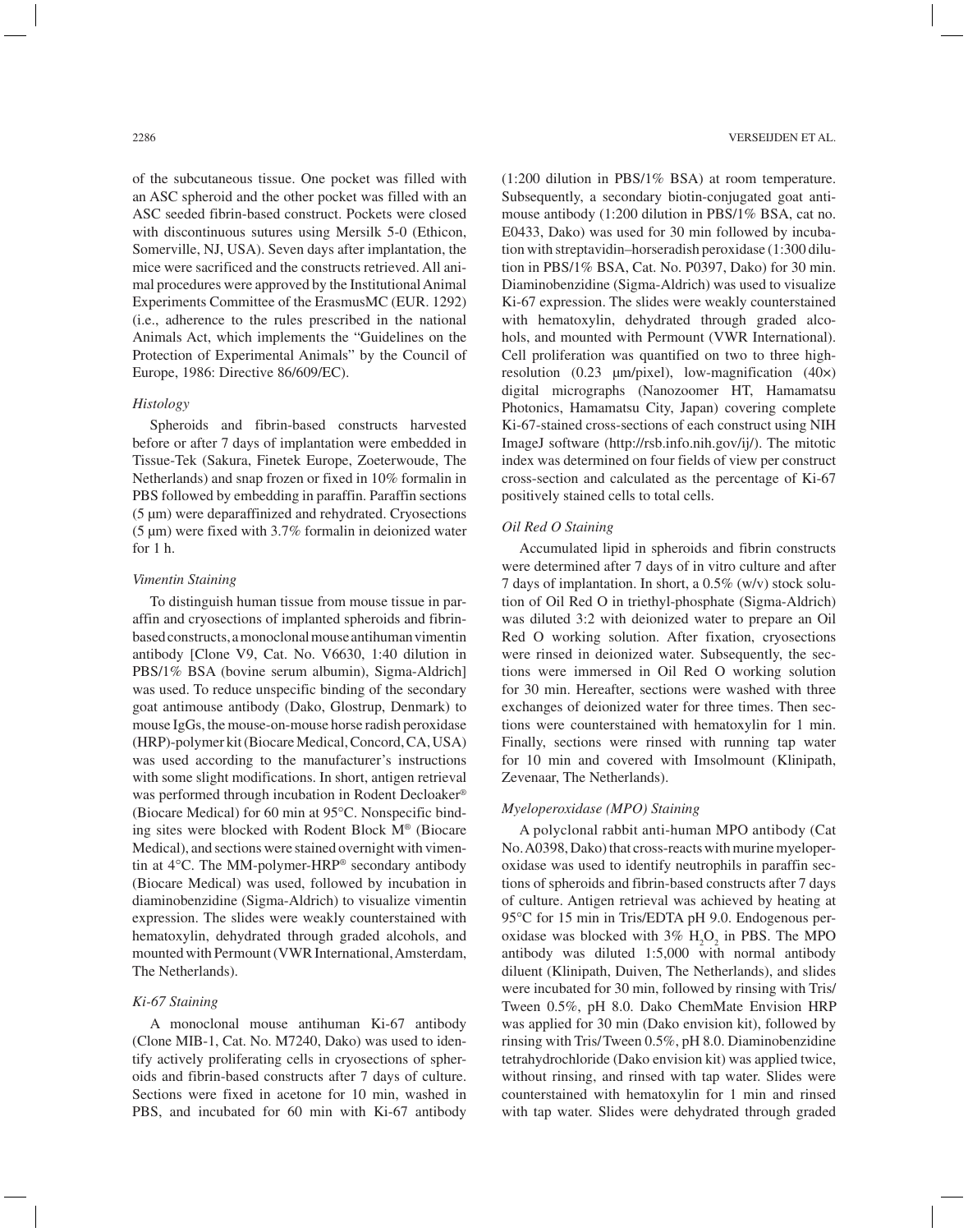alcohols and mounted with Permount (VWR International B.V., Amsterdam, The Netherlands).

# *Quantification of Construct Vascularization and Inflammation*

H&E staining was performed to evaluate vascularization after implantation. Similarly, MPO staining was performed to evaluate inflammation after implantation. High-resolution (0.23 µm/pixel), low-magnification (40×) digital micrographs covering three complete H&E- or MPO-stained cross-sections taken from top, middle, and bottom sections of each retrieved construct were made with a Nanozoomer HT (Hamamatsu Photonics) for analysis.

The rate of vascularization was estimated by counting the total number of vessel lumens per cross-section area using NIH ImageJ software. Vessel lumens were only included when filled with pink-stained, closely packed erythrocytes.

Likewise, the average vessel diameter was determined by measuring the diameter of the vessel lumens in each cross-section. The infiltration of inflammatory cells was scored on a scale from 0 to 3; a score of 0 indicated no or only few inflammatory cells present (minimal inflammation), a score of 1 indicated groups of inflammatory cells around the construct and no or only few cells inside the construct (mild inflammation), a score of 2 indicated groups of inflammatory cells around and inside the construct, and a (severe inflammation) score of 3 indicated inflammatory cells throughout the construct and the surrounding tissue (intense inflammation).

## *Statistical Analysis*

The mitotic indices and all gene expression and protein secretion data were analyzed with the Kruskal– Wallis test followed by post hoc Dunn's multiple comparison tests and are expressed as median (interquartile range, IQR). All vascularization data were analyzed with the unpaired *t* test with Welch correction and are expressed as mean±standard deviation. For statistical comparisons of the inflammation scores, the number of spheroids and fibrin-based constructs with scores of 0–1 (indicating minimal to mild inflammation) were compared to the number of spheroids and fibrin constructs with scores of 2–3 (indicating severe to intense inflammation) using the Fisher's exact test. Statistical significance was defined as *p* < 0.05. Statistical analysis was performed using SPSS 15.0 (SPSS, Inc., Chicago, IL, USA).

# **RESULTS**

# *In Vivo Performance of ASC Tissue Constructs*

Following 7 days of culture, spheroids and fibrin-based constructs were implanted subcutaneously in athymic mice to determine construct in vivo engraftment. Seven days after implantation, we could identify eight of nine engrafted spheroids and eight of nine engrafted fibrinbased constructs. There was no variation among ASC donors in retrieval following implantation. Gross examination revealed that both spheroids and fibrin-based constructs had a spherical to oval shape, appeared light yellow in color, and were invaded by vessels (Fig. 1A, B).

H&E-stained cross-sections of the retrieved constructs showed that host blood vessels were present at the periphery of all constructs, while four of eight spheroids and five of eight fibrin-based constructs contained host blood vessels within the constructs (Fig. 1C). To provide more insight in the vascularization of these spheroids and fibrin-based constructs, we determined the number of vessel lumens per cross-section and their average diameter. In fibrin-based constructs, the number of vessel lumens per cross-section  $(93 \pm 45 \text{ lumens/mm}^2)$  was significantly higher when compared to spheroids  $(23 \pm 11)$ lumens/mm2 ), while the average vessel lumen diameter was comparable (spheroids:  $10\pm 2$  µm vs. fibrin constructs:  $10 \pm 1 \text{ µm}$ ).

H&E-stained cross-sections also showed inflammatory cell infiltration in the retrieved constructs. Since the morphology of the inflammatory cells resembled that of neutrophils, a myeloperoxidase staining was used to score and differentiate the inflammatory cell infiltration of the constructs. A profound neutrophil response, as indicated by a high infiltration of myeloperoxidase-positive cells, was generally noted in cross-sections of spheroids (minimal to mild inflammation: one construct; severe to massive inflammation: seven constructs), whereas the neutrophil response in fibrin construct cross-sections was mainly mild (minimal to mild inflammation: six constructs; severe to intense inflammation: two constructs) (Fig. 2A, B). In addition, immunostaining of construct cross-sections for human vimentin demonstrated no to minor positive staining in the severe to intense inflamed constructs (mainly spheroids), whereas the minimal to mild inflamed constructs (mainly fibrin-based constructs) were strongly positive, indicating that cells of human origin were only sparsely present in the severely inflamed constructs (Fig. 3A). Furthermore, Oil Red O-positive cells were present in the implanted constructs. Notably, Oil Red O-positive staining was confined to areas with human, vimentin-positive cells, as indicated by our stainings in consecutive crosssections of the same spheroid and fibrin-based constructs (Fig. 3B, C). This finding suggests that these lipid-containing Oil Red O-positive cells are likely from human origin. However, the nature of the Oil Red O staining and the cryosections does not allow us to investigate this at the level of single cells.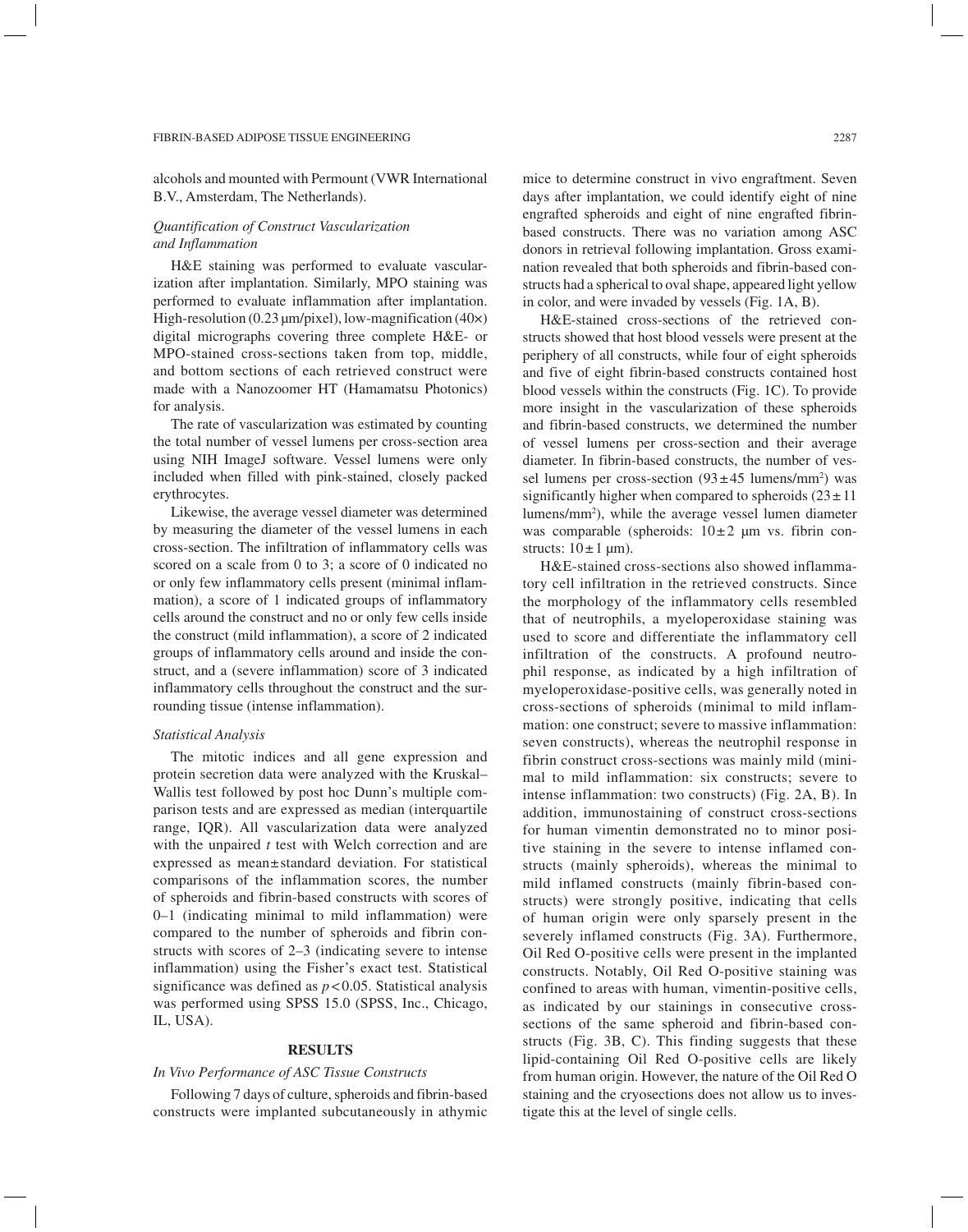

**Figure 1.** Host blood vessels invade spheroids and fibrin-based constructs. Spheroids and fibrin-based constructs were cultured for 7 days in vitro and then implanted subcutaneously in the right and left scapular region of athymic mice for 7 days. Representative images of (A) a spheroid and a fibrin-based construct taken 7 days after culture. Representative images of (B.1) a spheroid and (B.2) a fibrin-based construct taken 7 days after implantation. Scale bars: 1 mm. (C) Construct cross-sections were stained with hematoxylin and eosin. (C.1) Spheroid cross-section and (C.2) fibrin-based construct cross-section, showing invasion of host blood vessels (see white arrows). Scale bars: 100 µm.

# *Angiogenic Factor Secretion by ASCs in Spheroids and Fibrin-Based Constructs*

The ability of ASCs to secrete angiogenic factors may have beneficial effects on the vascularization and survival of ASC constructs in vivo. To assess the ability of ASCs to secrete angiogenic factors, we analyzed the release of several

angiogenic factors into the culture medium over a 48-h period. Figure 4 illustrates the data from several important angiogenic factors assayed by multiplex chemiluminescent ELISA at day 7. Of these, FGF2 was added to the culture medium, which masks any differences in the levels of FGF2 between the conditioned media and unconditioned medium.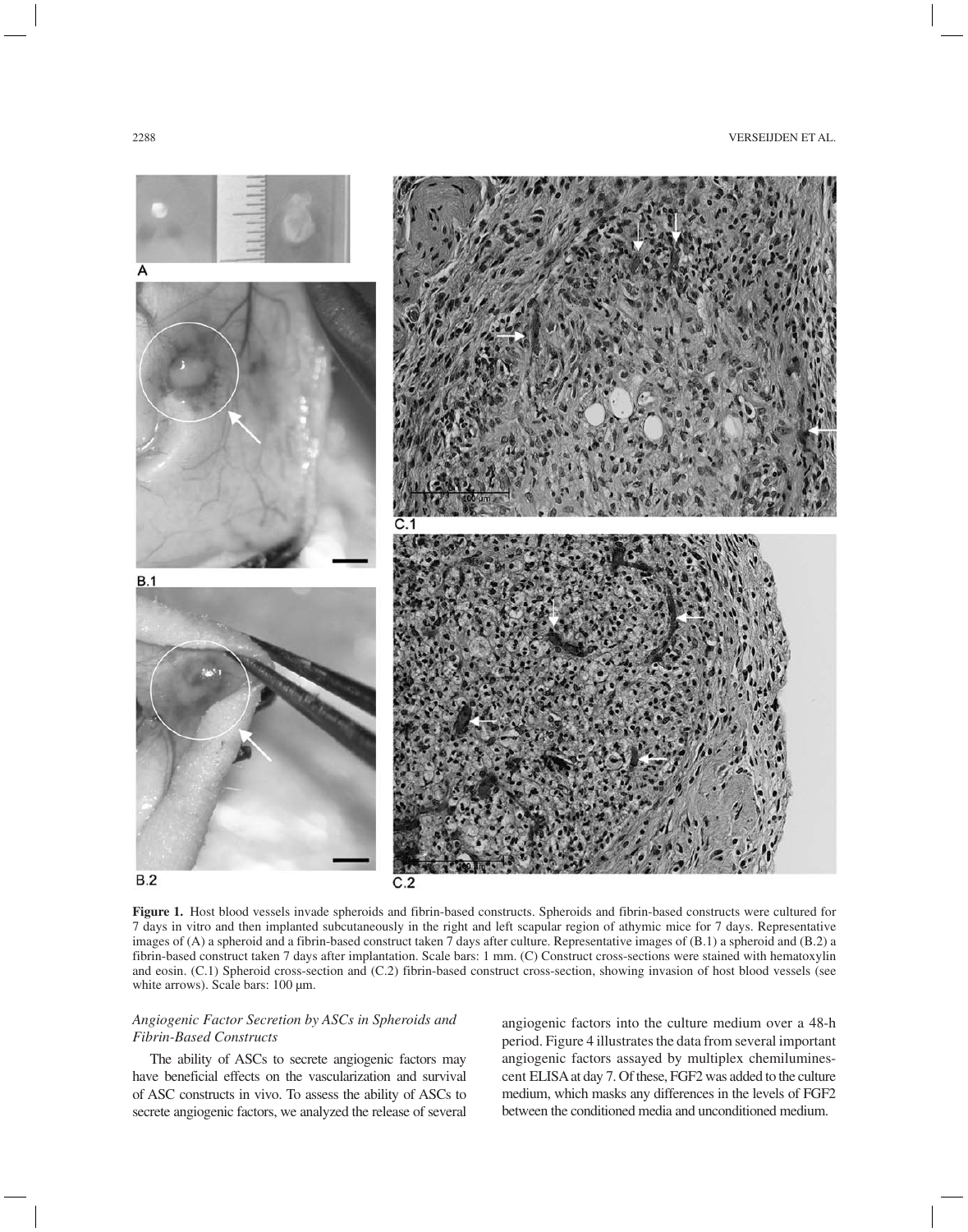

**Figure 2.** Upon 7 days of implantation fibrin-based constructs elicit a less severe inflammatory response than spheroids. Representative images (A) of myeloperoxidase-stained cross-sections of (A.1) a spheroid and (A.2) a fibrin-based construct after 7 days of implantation in athymic mice. The areas covered by the spheroid and fibrin-based construct (see white line) are indicated. (A.1) The spheroid construct is infiltrated by stained myeloperoxidase-positive cells and shows resorption in the center of the construct cross-section. (A.2) Positively stained cells in the fibrin-based construct are indicated (see arrows). Some light staining is seen where diaminobenzidine sticks to the fibrin gel. Scale bars: 400  $\mu$ m. (B) Scoring of the inflammatory response to the constructs. High inflammatory response to spheroids (score  $0-1$  = minimum to mild inflammation; 1 construct, score  $2-3$  = severe to intense inflammation; 7 constructs) was noted while the inflammatory response to fibrin-based constructs was grossly mild (score 0–1=minimum to mild inflammation; 6 constructs, score 2–3=severe to intense inflammation; 2 constructs).

No significant differences in the levels of ANG2 and PDGF between conditioned and unconditioned medium were observed. In contrast, the levels of TIMP2 in conditioned medium from fibrin constructs and the levels of TIMP1 in conditioned medium from both spheroids and fibrin-based constructs were significantly higher when compared to unconditioned medium. Moreover, the levels of HGF and VEGF in conditioned medium from fibrin-based constructs were significantly higher when

compared to spheroid conditioned and unconditioned medium. ASCs from different donors gave similar results regarding angiogenic factor secretion in spheroids and fibrin-based constructs.

# *Inflammatory Cytokine Secretion by ASCs in Spheroids and Fibrin-Based Constructs*

The secretion of a vast amount of proinflammatory cytokines may have a negative effect on the in vivo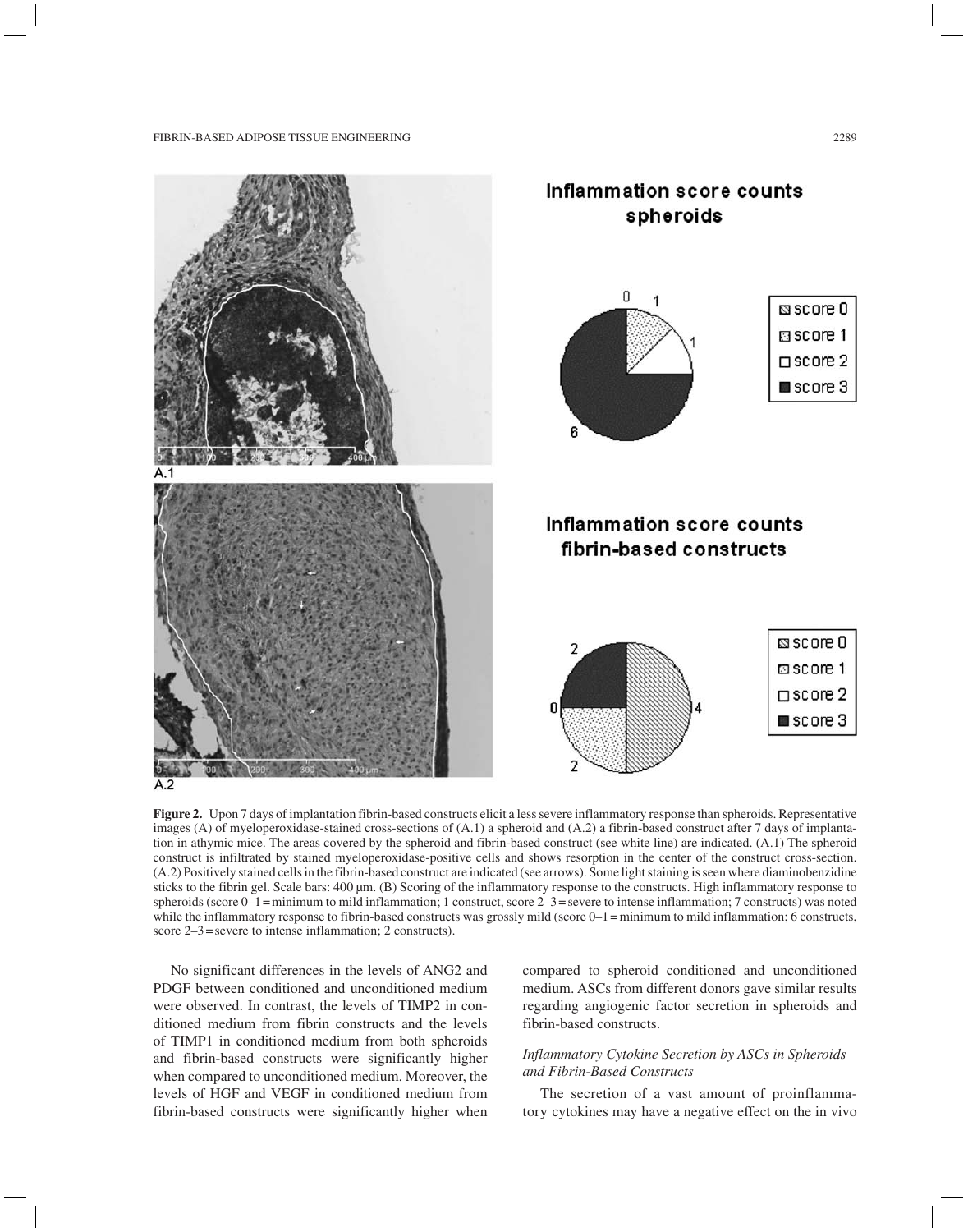

**Figure 3.** Assessment of ASC presence and lipid accumulation in transplanted spheroids and fibrin-based constructs. To detect adiposederived stromal cells (ASCs) in spheroids and fibrin-based constructs after 7 days of implantation, cross-sections were stained with human specific vimentin antibody and counterstained with haematoxylin. (A) Representative images of antihuman vimentin-stained cross-sections of a spheroid (A.1) and a fibrin-based construct (A.2) after 7 days of implantation. Note the limited vimentin staining in the inflamed spheroid when compared to the fibrin-based construct. (B) To detect lipid accumulation in constructs after 7 days of implantation, cross-sections were stained with Oil Red O and counterstained with haematoxylin. (B.1) Spheroid and (B.2) fibrin-based construct. (C) Antihuman vimentin-stained consecutive cross-section of the same spheroid (C.1) and fibrin-based construct (C.2) as shown in (B.1) and (B.2). Note that Oil Red O-positive cells and vimentin-positive cells coincide in the same area. Scale bars: 100 µm.

engraftment of ASC constructs. To assess if culture of ASCs in spheroids or fibrin-based constructs modulated the secretion of inflammatory cytokines, we analyzed the release of several inflammatory cytokines into the culture medium over a 48-h period. Figure 5 illustrates the data from nine different proteins assayed by multiplex chemiluminescent ELISA at day 7. No statistically significant differences in the secretion of the cytokines IL-1 $\alpha$ , IL-2, IL-4, and IL-10 were observed between conditioned media of spheroids and fibrin-based constructs when compared to unconditioned medium (=control). In contrast, IL-1 $\beta$ , IL-6, IFN- $\gamma$ , and TNF- $\alpha$  were secreted in significant amounts in both spheroids and fibrin-based constructs when compared to unconditioned medium. In addition, the levels of IL-8 in spheroid conditioned medium were significantly higher when compared to conditioned medium from fibrin-based constructs and unconditioned medium. The ASCs of different donors gave similar results regarding cytokine secretion in spheroids and fibrin-based constructs.

# *ASC Adipogenic Differentiation in Spheroids and Fibrin-Based Constructs*

Previous studies have shown that adipogenic differentiation of ASCs in vitro can improve adipogenesis in vivo (8,55). Important characteristics of adipogenic differentiation are the accumulation of lipid, the expression of adipogenesis-related markers, and the secretion of leptin (17,28). To determine lipid accumulation in ASCs in spheroids and fibrin-based constructs after 7 days of culture, we stained cryosections with Oil Red O. Oil Red O-positive cells were evident in both spheroids and fibrin-based constructs (Fig. 6A). Unfortunately, due to the high density of cells in especially the spheroid construct cross-sections, it was impossible to accurately determine the amount and size of the lipid droplets in the constructs. Therefore, the Oil Red O staining could not be used to quantitate lipid accumulation in spheroids and fibrin-based constructs.

To quantitatively assess adipogenic differentiation of the ASCs in spheroids and fibrin-based constructs, we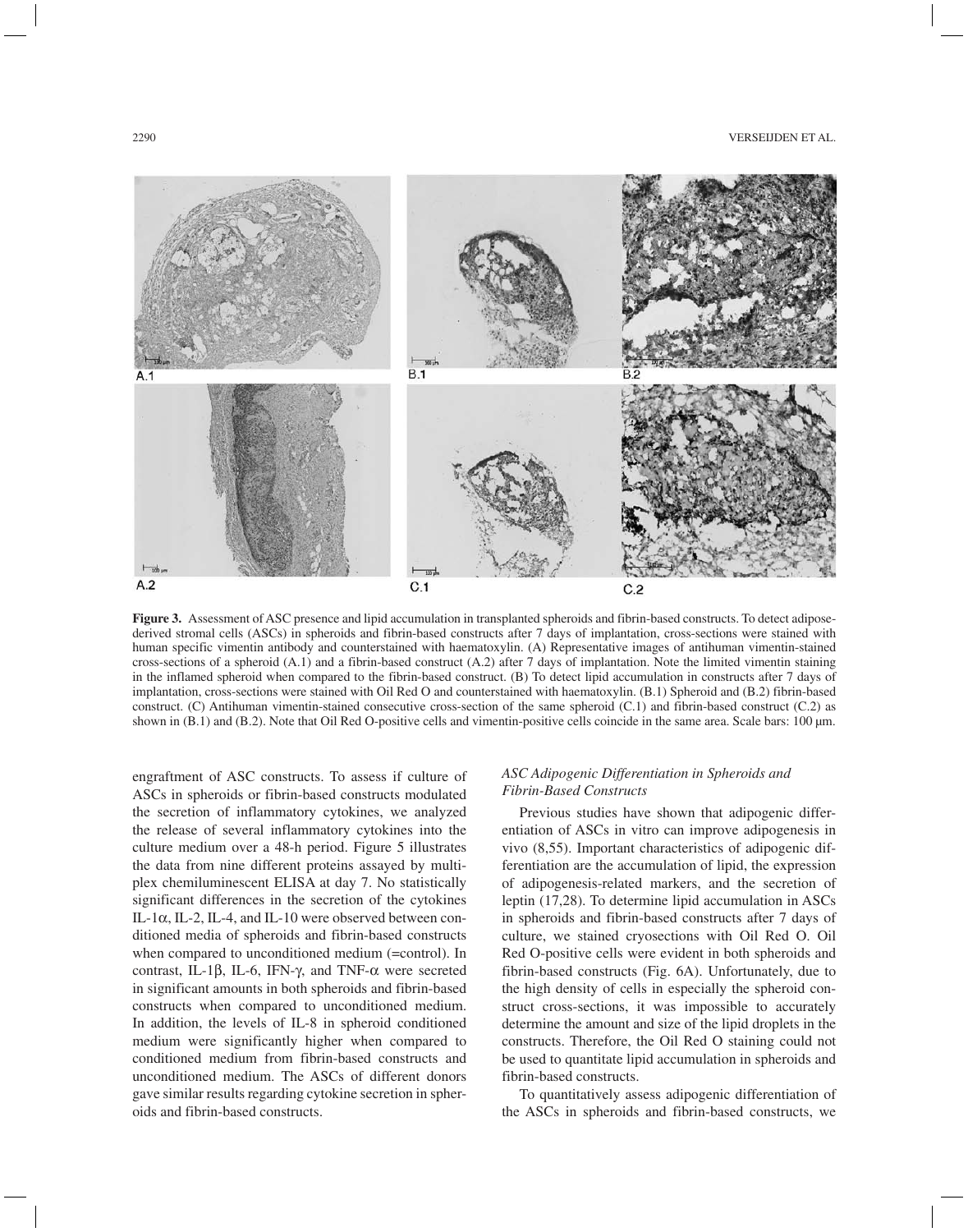

**Figure 4.** ASCs in fibrin-based constructs secrete higher levels of the angiogenic factors VEGF and HGF than ASC in spheroids. The secretion of the angiogenic factors fibroblast growth factor 2 (FGF2), angiopoietin (ANG2), platelet-derived growth factor (PDGF), tissue inhibitors of matrix metalloproteinases 2 (TIMP2), TIMP1, hepatocyte growth factor (HGF), and vascular endothelial growth factor (VEGF) by ASCs in spheroids and fibrin-based constructs over 48 h was measured by multiplex chemiluminescent ELISA at day 7. Unconditioned adipogenic medium was used as control condition. Values are presented as median (interquartile range); *n*=5, 3 ASC donors. \**p*≤0.05, \*\**p*≤0.01, \*\*\**p*≤0.001 (fibrin-based construct conditioned medium vs. spheroid conditioned medium and control).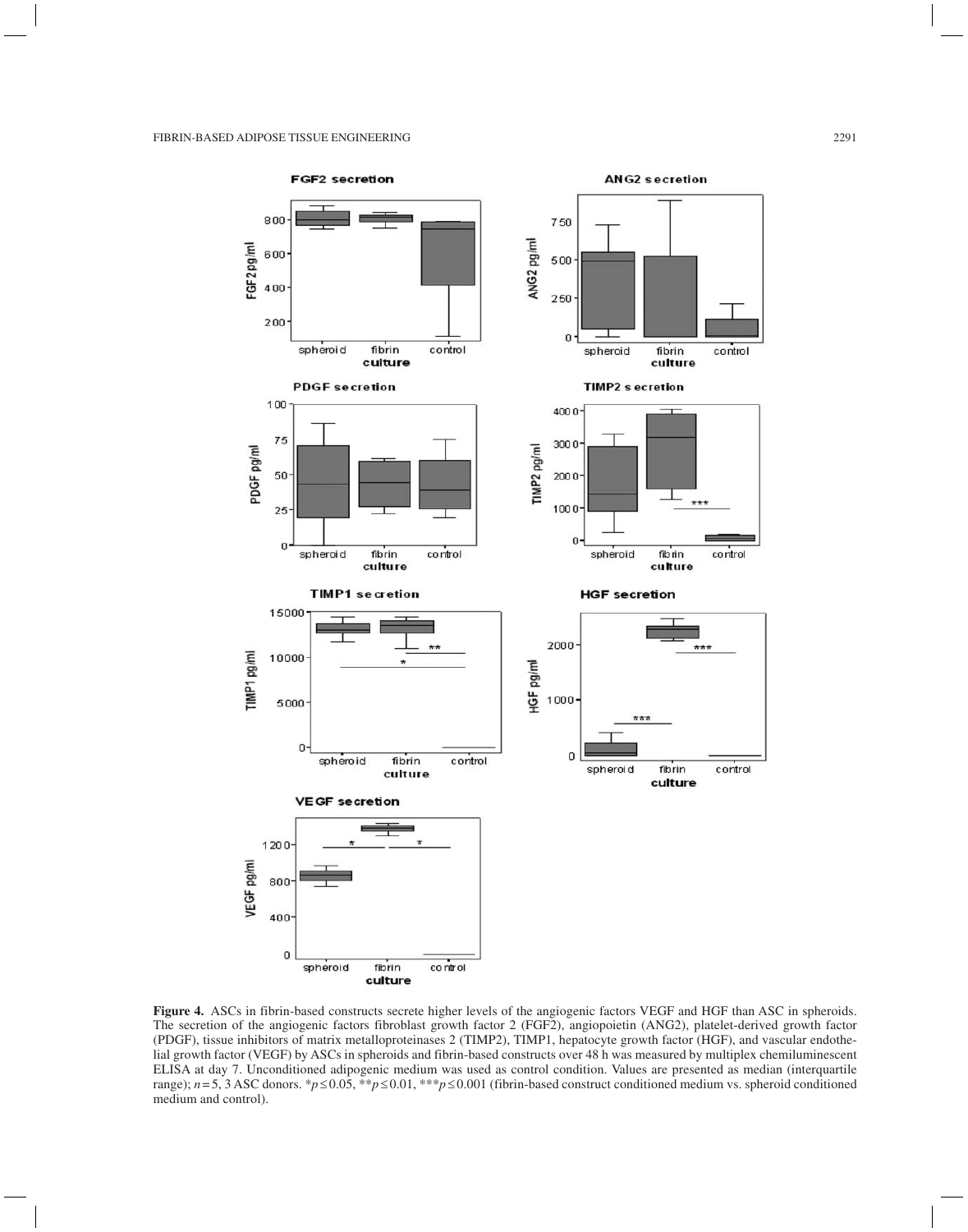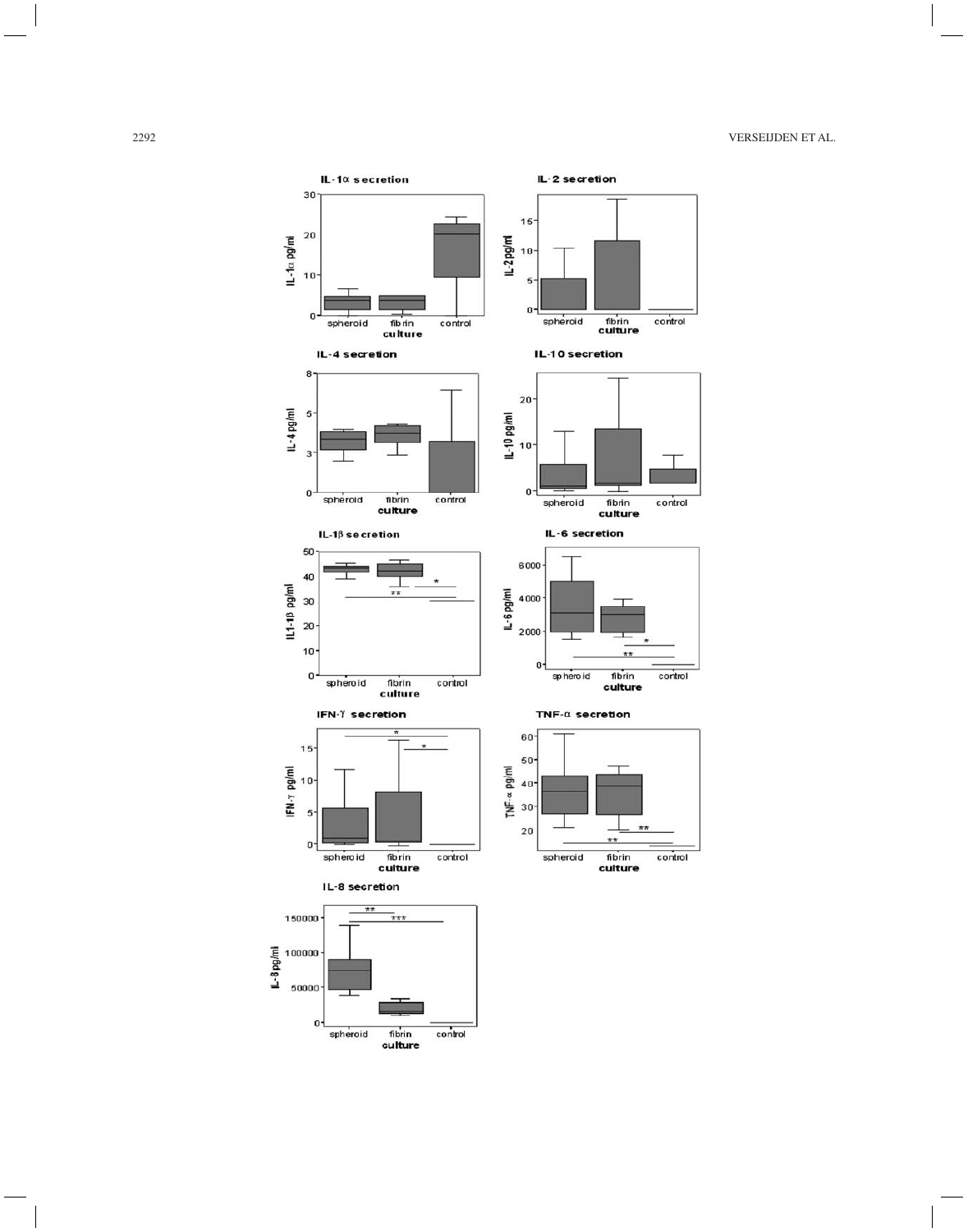

**Figure 6.** ASCs in fibrin-based constructs display increased adipogenic differentiation when compared to ASCs in spheroids. (A) ASCs in spheroids and fibrin-based constructs were cultured for 7 days in vitro in adipogenic medium. Cross-sections were stained with Oil Red O (showing intracellular lipid) and counterstained with haematoxylin. (A.1) Spheroid. (A.2) Fibrin-based construct. Scale bars: 100 µm. (B) Q-PCR was used to measure the expression levels of the adipocyte-specific markers peroxisome proliferator-activated receptor  $\gamma$  (PPARG), perilipin 1 (PLIN 1), fatty acid binding protein 4 (FABP4), and leptin (LEP). Expression levels are relative to  $\beta$ -2microglobulin-positive control housekeeping gene  $(\delta Ct)$ . Values are presented as medians (interquartile range). For each of the three ASC donors, nine spheroids, nine fibrin-based constructs, and  $0.5 \times 10^6$  undifferentiated ASCs (=control) were prepared and assayed. \**p*≤0.05, \*\**p*≤0.01, and \*\*\**p*≤0.001 (relative expression in fibrin-based constructs compared to spheroids and control). (C) The secretion of leptin by ASCs in conditioned medium of spheroids and fibrin-based constructs over 48 h was measured by sandwich ELISA at day 7. Unconditioned adipogenic medium was used as control condition. Values are presented as median (interquartile range); *n*=9, 3 ASC donors. \*\**p*≤0.01, \*\*\**p*≤0.001 (fibrin-based construct conditioned medium vs. spheroid conditioned medium and control).

measured the gene expression of the four adipogenic markers, PPARG, PLIN1, FABP4, and LEP, after 7 days of culture. In addition, we measured the release of the adipocyte-specific protein leptin into the culture medium over a 48-h period. Q-PCR analysis showed that all four

adipogenic markers were expressed in ASC cultured in spheroids or fibrin-based constructs. Notably, only ASCs in fibrin-based constructs showed a significantly higher expression of these adipogenic markers when compared to undifferentiated ASCs harvested at day 0 (=control)

# **FACING PAGE**

**Figure 5.** ASCs in fibrin-based constructs secrete lower levels of the cytokine interleukin-8 than ASCs in spheroids. The secretion of the inflammatory cytokines interleukin-1 $\alpha$  (IL-1 $\alpha$ ), IL-2, IL-4, IL-10, IL-1 $\beta$ , IL-6, tumor necrosis factor (TNF)- $\alpha$ , interferon (IFN)- $\gamma$ , and IL-8 by ASCs in spheroids and fibrin-based constructs over 48 h was measured by multiplex chemiluminescent ELISA at day 7. Unconditioned adipogenic medium was used as control condition. Values are presented as median (interquartile range); *n*=5, 3 ASC donors. \**p*≤0.05, \*\**p*≤0.01, \*\*\**p*≤0.001 (spheroid and fibrin-based construct conditioned medium vs. each other and control).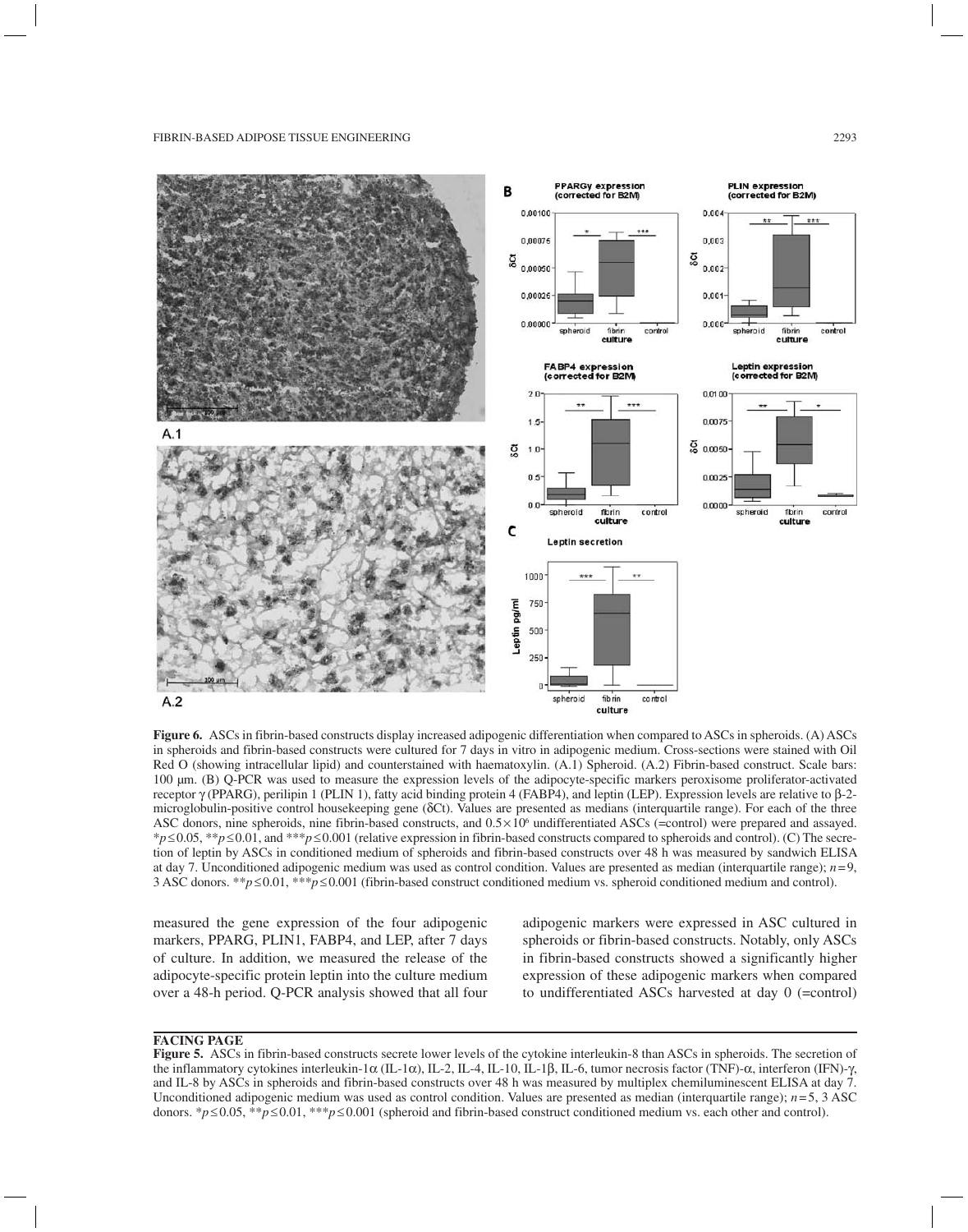(Fig. 6B). Moreover, the levels of leptin in conditioned medium from fibrin-based constructs were significantly higher when compared to conditioned medium from spheroids and unconditioned medium (=control) (Fig. 6C). No ASC donor-related differences regarding adipogenic differentiation of ASCs in spheroids and fibrin-based constructs were observed.

To determine the proliferative activity of differentiating ASCs in spheroid and fibrin-based constructs, Ki-67 staining was used. Mitotic indices were calculated.

Comparison of the mitotic index revealed no significant difference in ASC proliferative activity between spheroids and fibrin-based constructs (spheroid mitotic index median: 3% [IQR: 9.7–1.1%] vs. fibrin median: 3.5% [IQR: 8.9–0.7%]).

# **DISCUSSION**

The results of our study suggest that fibrin-based ASC constructs better support in vivo engraftment than scaffold-free ASC spheroids, as indicated by a less severe inflammatory response and a higher degree of vascularization after in vivo transplantation. In addition, fibrin-based ASC constructs better support ASC adipogenesis as indicated by the higher expression levels of adipocyte-specific markers and the increased secretion of leptin.

An important parameter determining the success of ASC constructs for soft tissue repair is an unfavorable host response. In our study, the inflammatory response after subcutaneous transplantation in nude mice was more profound in spheroids than that in fibrin-based constructs. In line with this finding, ASCs cultured in spheroids secreted higher amounts of the proinflammatory mediator IL-8 than ASCs cultured in fibrin-based constructs. Taken together, these findings indicate that the ASCs in spheroids induce a higher inflammatory response than ASCs in fibrin-based constructs, which likely results from a higher secretion of IL-8. However, the possibility that other than the investigated factors contributed to the higher inflammatory response in spheroids, such as more cell death due to less sufficient diffusion of oxygen and nutrients, cannot be ruled out yet.

Another important parameter determining the success of ASC constructs is vascularization (31,38,59). We quantified the vascularization of construct cross-sections upon transplantation and found that the number of vascular lumens-per-construct area was significantly higher in fibrin-based constructs when compared to spheroids, indicating augmented ingrowth of mouse vessels. As well as being an important chemoattractant for inflammatory cells, IL-8 is also known to be angiogenic. Although ASCs in spheroids secreted IL-8 more than the fibrin implants in our experiments, other prominent proangiogenic factors, such as VEGF and HGF, were secreted in higher amounts by ASCs in fibrin-based constructs when compared to spheroids. This may explain why less blood vessel ingrowth was seen in spheroids compared to fibrin-based constructs*.* In all, these findings indicate that fibrin favors the vascularization of ASC constructs upon transplantation. Such a positive effect of fibrin on in vivo vascularization has also recently been shown for bone marrow-derived stromal cell/fibrin-based constructs by Huang et al. (23).

Although previous studies demonstrate that scaffoldfree spheroid culture provides favorable conditions for reconstruction of liver (30), pancreas (35), blood vessel (29), myocardial muscle (26), ganglion (26), cartilage (34), and bone tissue (2,44), its use for reconstruction of adipose tissue has not been investigated until now. Determination of ASC adipogenic differentiation is complex and should be investigated by more than one method. Therefore, we determined lipid accumulation using Oil Red O staining and investigated the expression levels of four adipocyte-specific genes as well as the secretion of the adipocyte-specific protein leptin. Although both ASC spheroids and ASC fibrin-based constructs contained Oil Red O-positive lipid droplets, all adipocyte-specific genes were upregulated in ASC fibrin-based constructs when compared to ASC spheroids. Besides that, also the secretion of leptin was significantly higher in fibrin-based constructs when compared to spheroids. Since the upregulation of four adipocyte-specific genes together with a higher secretion of leptin is very likely to be related to ASC conversion to adipocytes, our results suggest that adipogenic differentiation of ASCs is increased in fibrin-based cultures when compared to scaffold-free spheroid cultures. Therefore, we conclude that the spheroid culture environment is less favorable for ASC adipogenic differentiation than the fibrin culture environment. Possibly, differences in cell density accounted for the observed differences in ASC adipogenic differentiation between spheroid and fibrin-based cultures. In fibrin-based cultures, ASCs are more loosely packed than in the spheroid cultures, as can be seen in Figure 6A, B. Mueller-Klieser et al. (39) and others (7,15) showed that the relatively high cell density of especially larger  $(>150-200 \mu m)$  spheroids limits the diffusion of many molecules to individual cells inside the spheroids, leading to nutrient deprivation. It could therefore be hypothesized that the observed difference in adipogenic differentiation between spheroids and fibrin-based cultures are due to a difference in nutrient delivery to individual cells.

Collectively, our in vitro and in vivo experiments with fibrin are promising and demonstrate that fibrin provides favorable conditions for adipose tissue reconstruction. Before clinical application, future studies should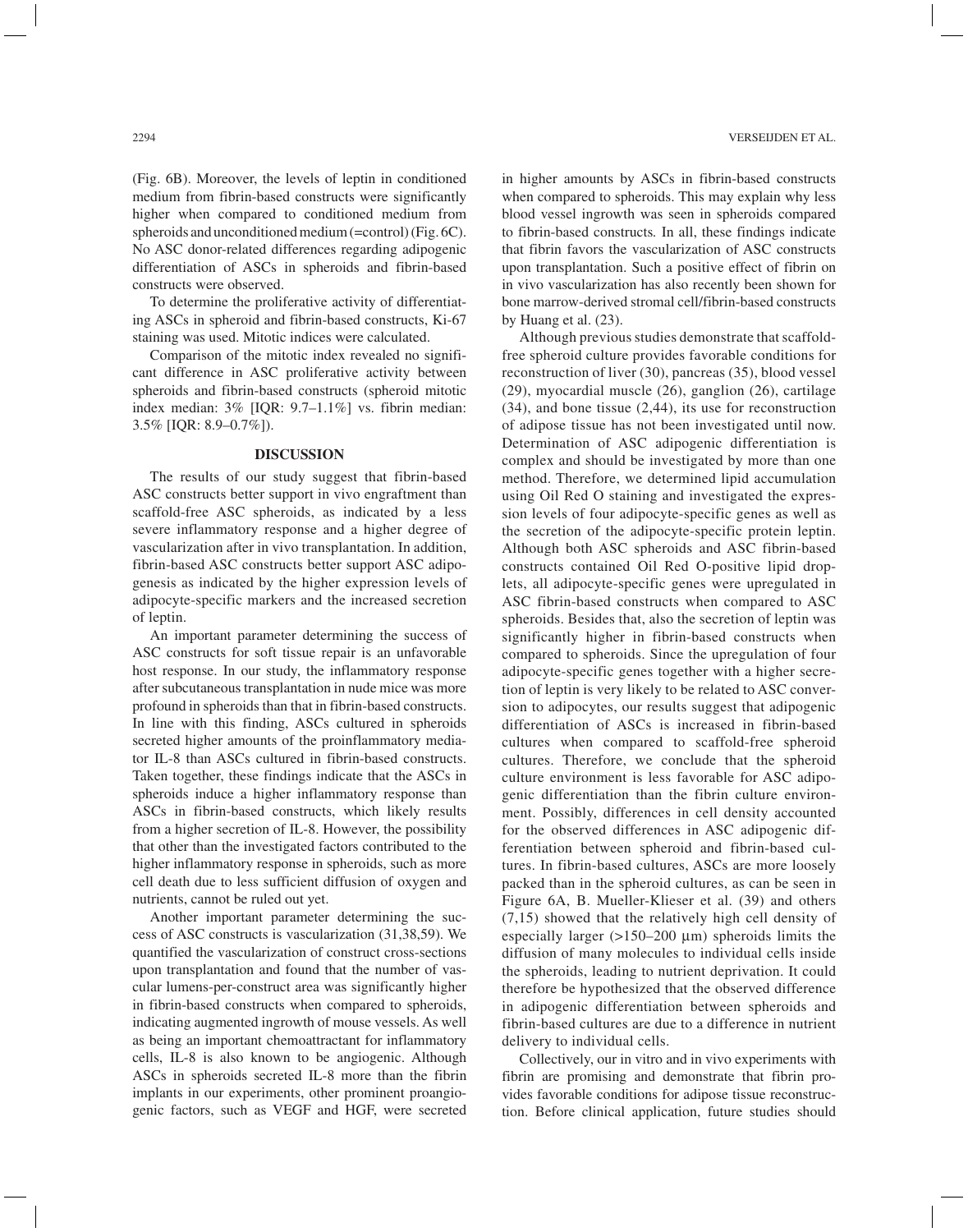determine the long-term in vivo survival of fibrin-based adipose constructs, as well as attempt to develop fibrinbased adipose constructs of appropriate size and predictable forms to repair soft tissue defects.

A potential strategy that could benefit the in vivo survival of especially larger fibrin-based adipose constructs is the prefabrication of a vascular network within the tissue construct, as previously demonstrated by Levenberg et al. (32) for engineered skeletal muscle tissue. Furthermore, advanced techniques, such as inkjet printing and magnetically influenced self-assembly, can be used to alter the geometry of the fibrin-based constructs into appropriate and predictable forms (1,3,37,56).

## **CONCLUSIONS**

The use of fibrin-based ASC constructs leads to increased expression of adipocyte-specific markers, a higher secretion of angiogenic factors, and a lower secretion of the cytokine IL-8 when compared to scaffold-free ASC spheroids. In addition, fibrin-based ASC constructs display a higher degree of vascularization and elicit a less severe inflammatory response than ASC spheroids upon short-term transplantation. These results indicate that fibrin-based constructs are potentially more suitable for ASC-based adipose tissue reconstruction than scaffold-free ASC spheroids. Furthermore, long-term in vivo studies are, however, needed before fibrin-based ASC constructs can be used in soft tissue repair.

*ACKNOWLEDGMENTS: This work was supported by the NutsOhra Foundation (contract no. SNO-T-07-75). The authors wish to thank Suzanne Reneman, Vincent Vaes, and Corinna de Ridder for their assistance with the in vivo experiments, the Department of Pathology for the use of the Nanozoomer HT, and René van den Ham for careful review of this manuscript. The authors declare no conflicts of interest.*

# **REFERENCES**

- 1. Ahmed, T. A.; Dare, E. V.; Hincke, M. Fibrin: A versatile scaffold for tissue engineering applications. Tissue Eng. Part B Rev. 14(2):199–215; 2008.
- 2. Akiyama, M.; Nonomura, H.; Kamil, S. H.; Ignotz, R. A. Periosteal cell pellet culture system: A new technique for bone engineering. Cell Transplant. 15(6):521–532; 2006.
- 3. Alsberg, E.; Feinstein, E.; Joy, M. P.; Prentiss, M.; Ingber, D. E. Magnetically-guided self-assembly of fibrin matrices with ordered nano-scale structure for tissue engineering. Tissue Eng. 12(11):3247–3256; 2006.
- 4. Alster, T. S.; West, T. B. Human-derived and new synthetic injectable materials for soft-tissue augmentation: Current status and role in cosmetic surgery. Plast. Reconstr. Surg. 105(7):2515–2525; 2000.
- 5. Bell, L. N.; Cai, L.; Johnstone, B. H.; Traktuev, D. O.; March, K. L.; Considine, R. V. A central role for hepatocyte growth factor in adipose tissue angiogenesis. Am. J. Physiol. Endocrinol. Metab. 294(2):E336–344; 2008.
- 6. Billings, Jr., E.; May, Jr., J. W. Historical review and present status of free fat graft autotransplantation in plastic and

reconstructive surgery. Plast. Reconstr. Surg. 83(2):368– 381; 1989.

- 7. Carlsson, J.; Acker, H. Relations between pH, oxygen partial pressure and growth in cultured cell spheroids. Int. J. Cancer 42(5):715–720; 1988.
- 8. Cho, S. W.; Kim, I.; Kim, S. H.; Rhie, J. W.; Choi, C. Y.; Kim, B. S. Enhancement of adipose tissue formation by implantation of adipogenic-differentiated preadipocytes. Biochem. Biophys. Res. Commun. 345(2):588–594; 2006.
- 9. Cho, S. W.; Kim, S. S.; Rhie, J. W.; Cho, H. M.; Choi, C. Y.; Kim, B. S. Engineering of volume-stable adipose tissues. Biomaterials 26(17):3577–3585; 2005.
- 10. Cho, S. W.; Song, K. W.; Rhie, J. W.; Park, M. H.; Choi, C.Y.; Kim, B. S. Engineered adipose tissue formation enhanced by basic fibroblast growth factor and a mechanically stable environment. Cell Transplant. 16(4):421–434; 2007.
- 11. Choi, Y. S.; Park, S. N.; Suh, H. Adipose tissue engineering using mesenchymal stem cells attached to injectable PLGA spheres. Biomaterials 26(29):5855–5863; 2005.
- 12. Coleman, S. R. Facial recontouring with lipostructure. Clin. Plast. Surg. 24(2):347–367; 1997.
- 13. Coleman, S. R. Long-term survival of fat transplants: Controlled demonstrations. Aesthetic Plast. Surg. 19(5):421– 425; 1995.
- 14. Cukierman, E.; Pankov, R.; Yamada, K. M. Cell interactions with three-dimensional matrices. Curr. Opin. Cell Biol. 14(5):633–639; 2002.
- 15. Curcio, E.; Salerno, S.; Barbieri, G.; De Bartolo, L.; Drioli, E.; Bader, A. Mass transfer and metabolic reactions in hepatocyte spheroids cultured in rotating wall gas-permeable membrane system. Biomaterials 28(36):5487– 5497; 2007.
- 16. Fischbach, C.; Spruss, T.; Weiser, B.; Neubauer, M.; Becker, C.; Hacker, M.; Gopferich, A.; Blunk, T. Generation of mature fat pads in vitro and in vivo utilizing 3-D long-term culture of 3T3-L1 preadipocytes. Exp. Cell Res. 300(1):54–64; 2004.
- 17. Gregoire, F. M. Adipocyte differentiation: From fibroblast to endocrine cell. Exp. Biol. Med. 226(11):997– 1002; 2001.
- 18. Halberstadt, C.; Austin, C.; Rowley, J.; Culberson, C.; Loebsack, A.; Wyatt, S.; Coleman, S.; Blacksten, L.; Burg, K.; Mooney, D.; Holder, Jr., W. A hydrogel material for plastic and reconstructive applications injected into the subcutaneous space of a sheep. Tissue Eng. 8(2):309– 319; 2002.
- 19. Hart, D. Overcoming complications of breast implants. Plast. Surg. Nurs. 23(2):55–63, 72; 2003.
- 20. Hemmrich, K.; Van de Sijpe, K.; Rhodes, N. P.; Hunt, J. A.; Di Bartolo, C.; Pallua, N.; Blondeel, P.; von Heimburg, D. Autologous in vivo adipose tissue engineering in hyaluronanbased gels—A pilot study. J. Surg. Res. 144(1):82–88; 2008.
- 21. Hemmrich, K.; von Heimburg, D. Biomaterials for adipose tissue engineering. Expert Rev. Med. Devices 3(5):635– 645; 2006.
- 22. Hemmrich, K.; von Heimburg, D.; Rendchen, R.; Di Bartolo, C.; Milella, E.; Pallua, N. Implantation of preadipocyteloaded hyaluronic acid-based scaffolds into nude mice to evaluate potential for soft tissue engineering. Biomaterials 26(34):7025–7037; 2005.
- 23. Huang, N. F.; Lam, A.; Fang, Q.; Sievers, R. E.; Li, S.; Lee, R. J. Bone marrow-derived mesenchymal stem cells in fibrin augment angiogenesis in the chronically infarcted myocardium. Regen. Med. 4(4):527–538; 2009.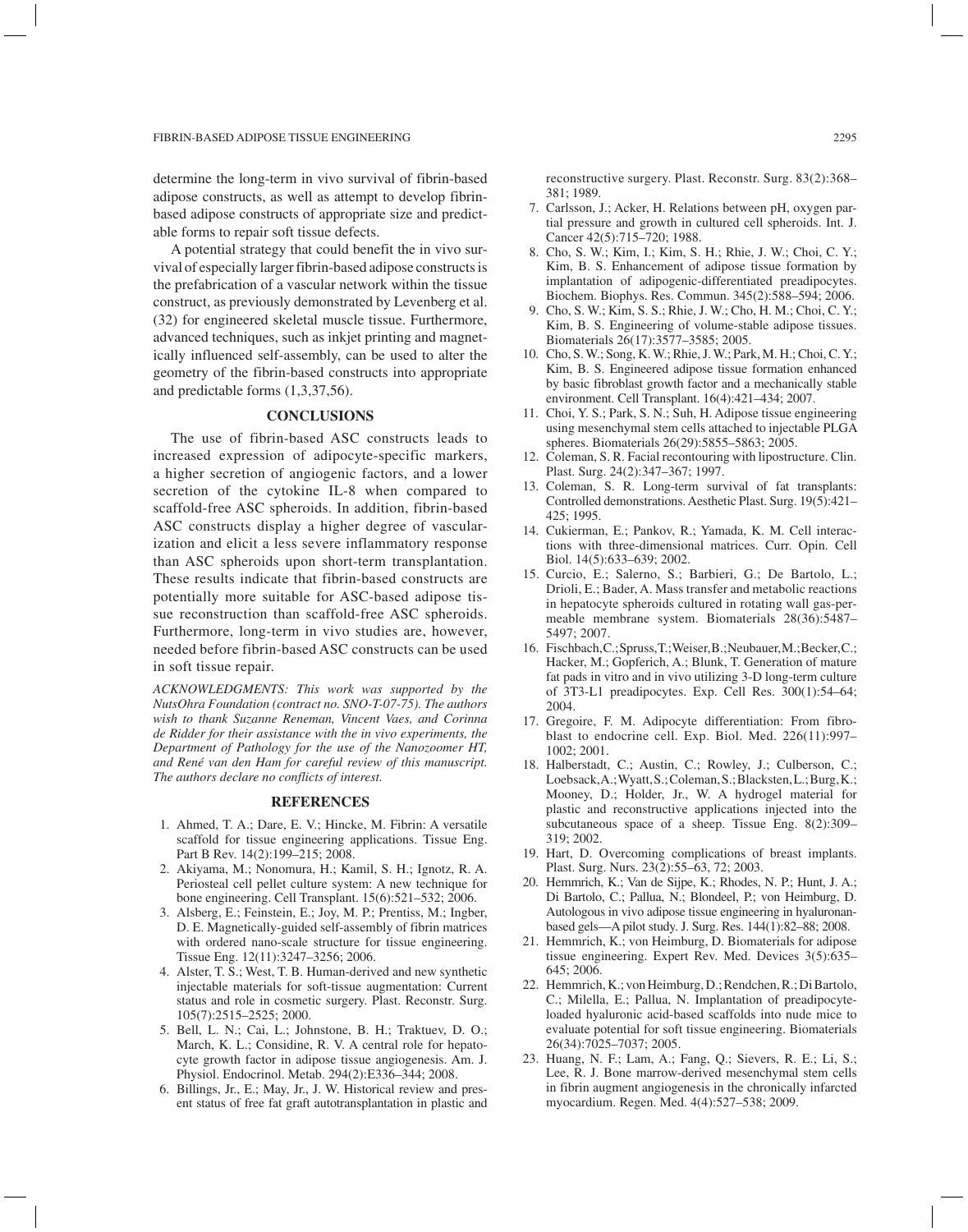- 24. Kawaguchi, N.; Toriyama, K.; Nicodemou-Lena, E.; Inou, K.; Torii, S.; Kitagawa, Y. De novo adipogenesis in mice at the site of injection of basement membrane and basic fibroblast growth factor. Proc. Natl. Acad. Sci. USA 95(3):1062– 1066; 1998.
- 25. Kelm, J. M.; Fussenegger, M. Microscale tissue engineering using gravity-enforced cell assembly. Trends Biotechnol. 22(4):195–202; 2004.
- 26. Kelm, J. M.; Timmins, N. E.; Brown, C. J.; Fussenegger, M.; Nielsen, L. K. Method for generation of homogeneous multicellular tumor spheroids applicable to a wide variety of cell types. Biotechnol. Bioeng. 83(2):173–180; 2003.
- 27. Kimura, Y.; Ozeki, M.; Inamoto, T.; Tabata, Y. Adipose tissue engineering based on human preadipocytes combined with gelatin microspheres containing basic fibroblast growth factor. Biomaterials 24(14):2513–2521; 2003.
- 28. Klimcakova, E.; Moro, C.; Mazzucotelli, A.; Lolmede, K.; Viguerie, N.; Galitzky, J.; Stich, V.; Langin, D. Profiling of adipokines secreted from human subcutaneous adipose tissue in response to PPAR agonists. Biochem. Biophys. Res. Commun. 358(3):897–902; 2007.
- 29. Korff, T.; Augustin, H. G. Integration of endothelial cells in multicellular spheroids prevents apoptosis and induces differentiation. J. Cell Biol. 143(5):1341–1352; 1998.
- 30. Landry, J.; Bernier, D.; Ouellet, C.; Goyette, R.; Marceau, N. Spheroidal aggregate culture of rat liver cells: Histotypic reorganization, biomatrix deposition, and maintenance of functional activities. J. Cell Biol. 101(3):914–923; 1985.
- 31. Laschke, M. W.; Harder, Y.; Amon, M.; Martin, I.; Farhadi, J.; Ring, A.; Torio-Padron, N.; Schramm, R.; Rucker, M.; Junker, D. ; Häufel, J. M.; Carvalho, C.; Heberer, M.; Germann, G.; Vollmar, B.; Menger, M. D. Angiogenesis in tissue engineering: Breathing life into constructed tissue substitutes. Tissue Eng. 12(8):2093–2104; 2006.
- 32. Levenberg, S.; Rouwkema, J.; Macdonald, M.; Garfein, E. S.; Kohane, D. S.; Darland, D. C.; Marini, R.; van Blitterswijk, C. A.; Mulligan, R. C.; D'Amore, P. A. ; Langer, R. Engineering vascularized skeletal muscle tissue. Nat. Biotechnol. 23(7):879–884; 2005.
- 33. Lorenz, H. P.; Hedrick, M. H.; Chang, J.; Mehrara, B. J.; Longaker, M. T. The impact of biomolecular medicine and tissue engineering on plastic surgery in the 21st century. Plast. Reconstr. Surg. 105(7):2467–2481; 2000.
- 34. Martinez, I.; Elvenes, J.; Olsen, R.; Bertheussen, K.; Johansen, O. Redifferentiation of in vitro expanded adult articular chondrocytes by combining the hanging-drop cultivation method with hypoxic environment. Cell Transplant. 17(8):987–996; 2008.
- 35. Matta, S. G.; Wobken, J. D.; Williams, F. G.; Bauer, G. E. Pancreatic islet cell reaggregation systems: Efficiency of cell reassociation and endocrine cell topography of rat isletlike aggregates. Pancreas 9(4):439–449; 1994.
- 36. McGlohorn, J. B.; Grimes, L. W.; Webster, S. S.; Burg, K. J. Characterization of cellular carriers for use in injectable tissue-engineering composites. J. Biomed. Mater. Res. A 66(3):441–449; 2003.
- 37. Mironov, V.; Boland, T.; Trusk, T.; Forgacs, G.; Markwald, R. R. Organ printing: Computer-aided jet-based 3D tissue engineering. Trends Biotechnol. 21(4):157–161; 2003.
- 38. Mooney, D. J.; Mikos, A. G. Growing new organs. Sci. Am. 280(4):60–65; 1999.
- 39. Mueller-Klieser, W. Multicellular spheroids. A review on cellular aggregates in cancer research. J. Cancer Res. Clin. Oncol. 113(2):101–122; 1987.
- 40. Neuss, S.; Stainforth, R.; Salber, J.; Schenck, P.; Bovi, M.; Knuchel, R.; Perez-Bouza, A. Long-term survival and bipotent terminal differentiation of human mesenchymal stem cells (hMSC) in combination with a commercially available three-dimensional collagen scaffold. Cell Transplant. 17(8):977–986; 2008.
- 41. Niechajev, I.; Sevcuk, O. Long-term results of fat transplantation: Clinical and histologic studies. Plast. Reconstr. Surg. 94(3):496–506; 1994.
- 42. Patrick, Jr., C. W.; Chauvin, P. B.; Hobley, J.; Reece, G. P. Preadipocyte seeded PLGA scaffolds for adipose tissue engineering. Tissue Eng. 5(2):139–151; 1999.
- 43. Patrick, Jr., C. W.; Zheng, B.; Johnston, C.; Reece, G. P. Long-term implantation of preadipocyte-seeded PLGA scaffolds. Tissue Eng. 8(2):283–293; 2002.
- 44. Rouwkema, J.; de Boer, J.; Van Blitterswijk, C. A. Endothelial cells assemble into a 3-dimensional prevascular network in a bone tissue engineering construct. Tissue Eng. 12(9):2685–2693; 2006.
- 45. Schoeller, T.; Lille, S.; Wechselberger, G.; Otto, A.; Mowlavi, A.; Piza-Katzer, H. Histomorphologic and volumetric analysis of implanted autologous preadipocyte cultures suspended in fibrin glue: A potential new source for tissue augmentation. Aesthetic Plast. Surg. 25(1):57– 63; 2001.
- 46. Stacey, D. H.; Hanson, S. E.; Lahvis, G.; Gutowski, K. A.; Masters, K. S. In vitro adipogenic differentiation of preadipocytes varies with differentiation stimulus, culture dimensionality, and scaffold composition. Tissue Eng. Part A 15(11):3389–3399; 2009.
- 47. Stevens, K. R.; Pabon, L.; Muskheli, V.; Murry, C. E. Scaffoldfree human cardiac tissue patch created from embryonic stem cells. Tissue Eng. Part A 15(6):1211–1222; 2009.
- 48. Stosich, M. S.; Mao, J. J. Adipose tissue engineering from human adult stem cells: Clinical implications in plastic and reconstructive surgery. Plast. Reconstr. Surg. 119(1):71–83; discussion 84–85; 2007.
- 49. Torio-Padron, N.; Baerlecken, N.; Momeni, A.; Stark, G. B.; Borges, J. Engineering of adipose tissue by injection of human preadipocytes in fibrin. Aesthetic Plast. Surg. 31(3):285–293; 2007.
- 50. Vallee, M.; Cote, J. F.; Fradette, J. Adipose-tissue engineering: Taking advantage of the properties of human adipose-derived stem/stromal cells. Pathol. Biol. 57(4):309–317; 2009.
- 51. Vermette, M.; Trottier, V.; Menard, V.; Saint-Pierre, L.; Roy, A.; Fradette, J. Production of a new tissue-engineered adipose substitute from human adipose-derived stromal cells. Biomaterials 28(18):2850–2860; 2007.
- 52. Verseijden, F.; Jahr, H.; Posthumus-van Sluijs, S. J.; Ten Hagen, T. L.; Hovius, S. E.; Seynhaeve, A. L.; van Neck, J. W.; van Osch, G. J.; Hofer, S. O. Angiogenic capacity of human adipose-derived stromal cells during adipogenic differentiation: An in vitro study. Tissue Eng. Part A 15(2):445–452; 2009.
- 53. Verseijden, F.; Sluijs, S. P.; Farrell, E.; van Neck, J.; Hovius, S.; Hofer, S.; van Osch, G. Prevascular structures promote vascularization in engineered human adipose tissue constructs upon implantation. Cell Transplant. 19(8):1007–1020; 2010.
- 54. Wechselberger, G.; Russell, R. C.; Neumeister, M. W.; Schoeller, T.; Piza-Katzer, H.; Rainer, C. Successful